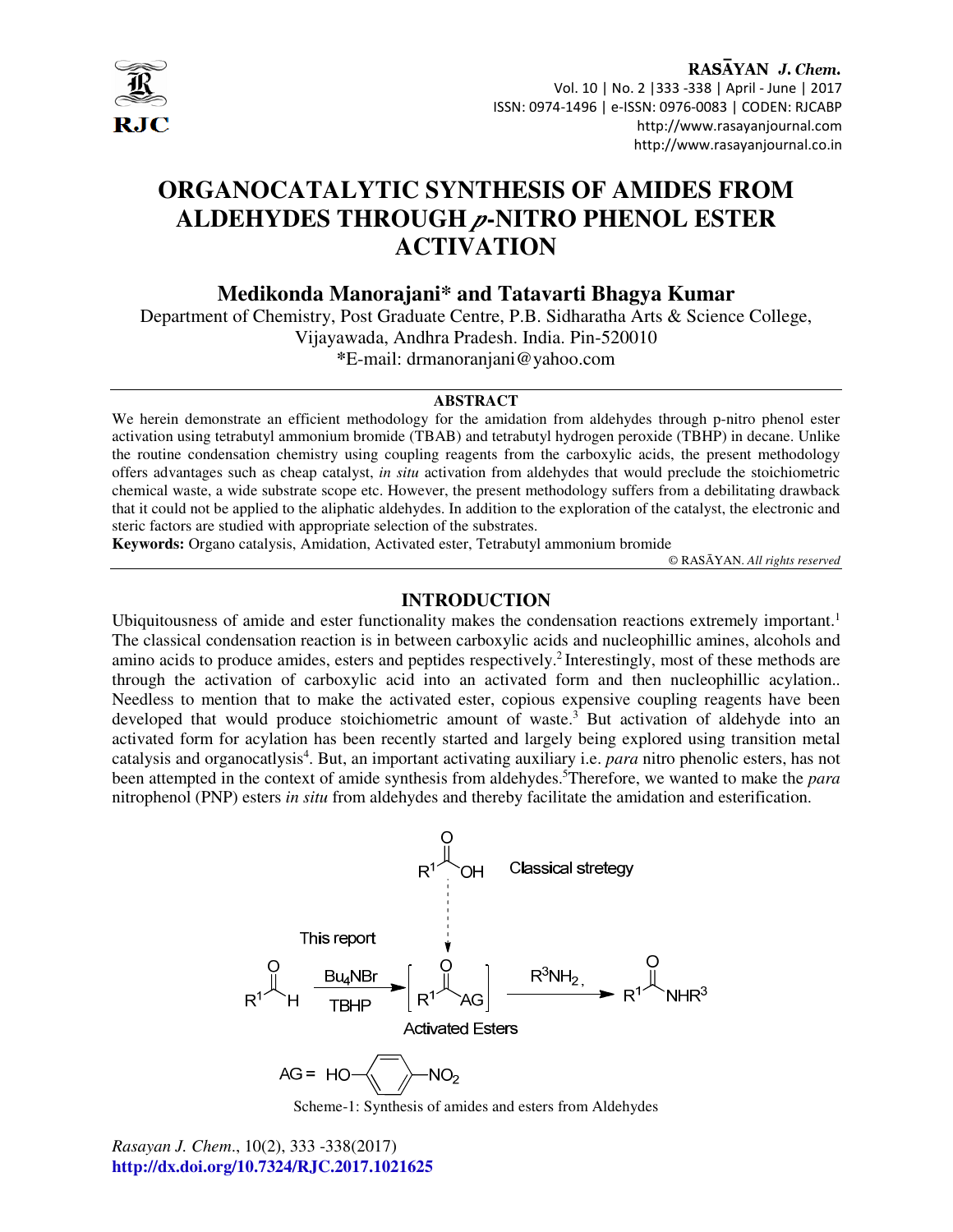## **EXPERIMENTAL**

## **General**

Glassware was dried in an oven and cooled before use. Unless stated otherwise, all the materials obtained from commercial sources were used without any extra purification. Reactions were monitored by TLC on silica gel plates using UV-light and Iodine. The solvents used for recrystallization are distilled using the standard procedure. Evaporation of solvents was conducted under reduced pressure at 50°C. NMR spectra were reported on a Bruker 400 MHz NMR spectrometer. Chemical shifts (δ) and coupling constants (J)are given in ppm (parts per million) and Hz (Hertz), respectively.

## **Typical procedure for generality of reaction catalyzed by** *n***-Bu4NBr**

The aldehyde (1 mmol, 1 equiv.) and *para* nitrophenol (1.5 mmol, 1.5 equiv.) were added to a 25 mL round bottom flask charged with a magnetic stirring bar and dissolved in ethyl acetate (3 mL). To this mixture, 10 mol% of *n*-Bu4NBr (0.1 equiv) and 5.5 M *tert*-butyl hydroperoxide (TBHP) in decane (2.0 equiv) were added at room temperature. The reaction mixture was initially stirred at room temperature. It was noticed that the heating at 70°C accelerated the reaction. After completion of the reaction, the reaction mixture was cooled to room temperature and then added the respective amine (1.2 equiv.). The reaction was stirred at room temperature. Interestingly, the reaction was found to be complete within 20 min. Then the reaction mixture was further diluted with 10 mL EtOAc and then washed with  $5\%$  NaHCO<sub>3</sub>  $(3\times10 \text{ mL})$ . The product was almost isolated to be pure one, though it was recrystallized as per necessity.

**1.** N-Benzylbenzamide: yield 91%, 193 mg; Colorless solid; <sup>1</sup>H NMR (400 MHz, CDCl<sub>3</sub>) δ7.78−7.73 (m, 2H), 7.42−7.30 (m, 4H), 7.36−7.28 (m, 4H), 4.61−4.59 (d, *J* = 4.0 Hz, 2H)

**2. N-Benzyl-4-methoxybenzamide**: yield 87%, 209mg; Colorless solid; <sup>1</sup>H NMR (400 MHz, CDCl3): 3.72 (s, 3H), 4.54 - 4.56 (d, 2H, *J* = 5.5 Hz), 6.84 - 6.87 (d, 2H, *J* = 7.5 Hz), 7.26 - 7.30 (m, 5H), 7.69 - 7.72 (d, 2H, *J* = 7.5 Hz)

**3.** N-Butylbenzamide: yield82%, 145 mg; Colorless solid; <sup>1</sup>H NMR  $\delta$ (400 MHz, CDCl<sub>3</sub>) 7.76-7.74 (d, *J* = 8.3 Hz, 2H), 7.37 - 7.51 (m, 3H), 6.35(br, s, 1H,), 3.42 (m, *J* = 12.84, 2H,), 1.62 (m, *J* = 14.35, 2H,), 1.36-1.48(m, 2H), 0.99 (t, *J* = 6.79, 3H)

**4.** N-Butyl-4-nitrobenzamide: yield 91%, 203 mg; Colorless solid; <sup>1</sup>H NMR δ(400 MHz,CDCl<sub>3</sub>) 8.21-8.00 (d, *J* = 8.3 Hz, 2H), 7.92-7.90 (d, *J* = 8.3, 2H), 6.25 (br, s, 1H), 3.48 (m, *J* = 12.84, 2H), 1.65  $(m, J = 6.79, 2H), 1.38 - 1.52$   $(m, 2H), 1.0$  $(t, J = 6.55, 3H)$ 

**5. 4-Bromo-N-butylbenzamide**: yield 80%, 204 mg; Colorless solid; <sup>1</sup>H NMR δ (400 MHz, d<sub>6</sub>-DMSO ) 8.00(s, broad, 1H), 7.75 (d, 2H, *J* = 7.6), 7.50 (d, J = 8.8, 2H), 3.30 (q, *J* = 12.84, 2H),1.55 (m,*J*  $= 14.30, 2H$ , 1.20 - 1.48 (m, 2H), 0.95 (t,  $J = 6.79, 3H$ ).

**6. 4-Bromo-N-(tert-butyl)benzamide**: yield 108 mg (61%); Colorless solid; <sup>1</sup>H NMR δ(400 MHz, CDCl3) 7.72-7.70 (d, *J* = 8.1 Hz, 2H), 7.37 - 7.45 (m, 3H), 5.84 (br, s, 1H,), 1.46 (s, 9H).

**7. Phenyl(piperidin-1-yl)methanone**: yield 96%, 181 mg; Colorless oil : <sup>1</sup>H NMR δ (400MHz, CDCl3) 7.39 (brs, 5H), 3.72 (brs, 2H),3.34 (brs, 2H), 1.68 (brs, 4H), 1.52 (br, 2H).

**8. (4-Methoxyphenyl)(piperidin-1-yl)methanone**:yield 89%, 195 mg; Colorless oil **:** <sup>1</sup>HNMR δ (400MHz, CDCl3) 7.36-7.38 (m, 2H), 6.89-6.92 (m, 2H), 3.82 (s, 3H), 3.69 (brs, 2H), 3.45 (brs, 2H), 1.64 (brs, 4H), 1.60 (br, 2H)

**9.** *N***-(***p***-Chlorobenzoyl) piperidine**: yield 81%, 180 mg; Colorless oil: <sup>1</sup>H NMR δ (400MHz, CDCl3) 7.28-7.39 (m, 4H), 3.69 (brs, 2H), 3.33 (brs, 2H), 1.68 (brs, 4H), 1.52 (br, 2H).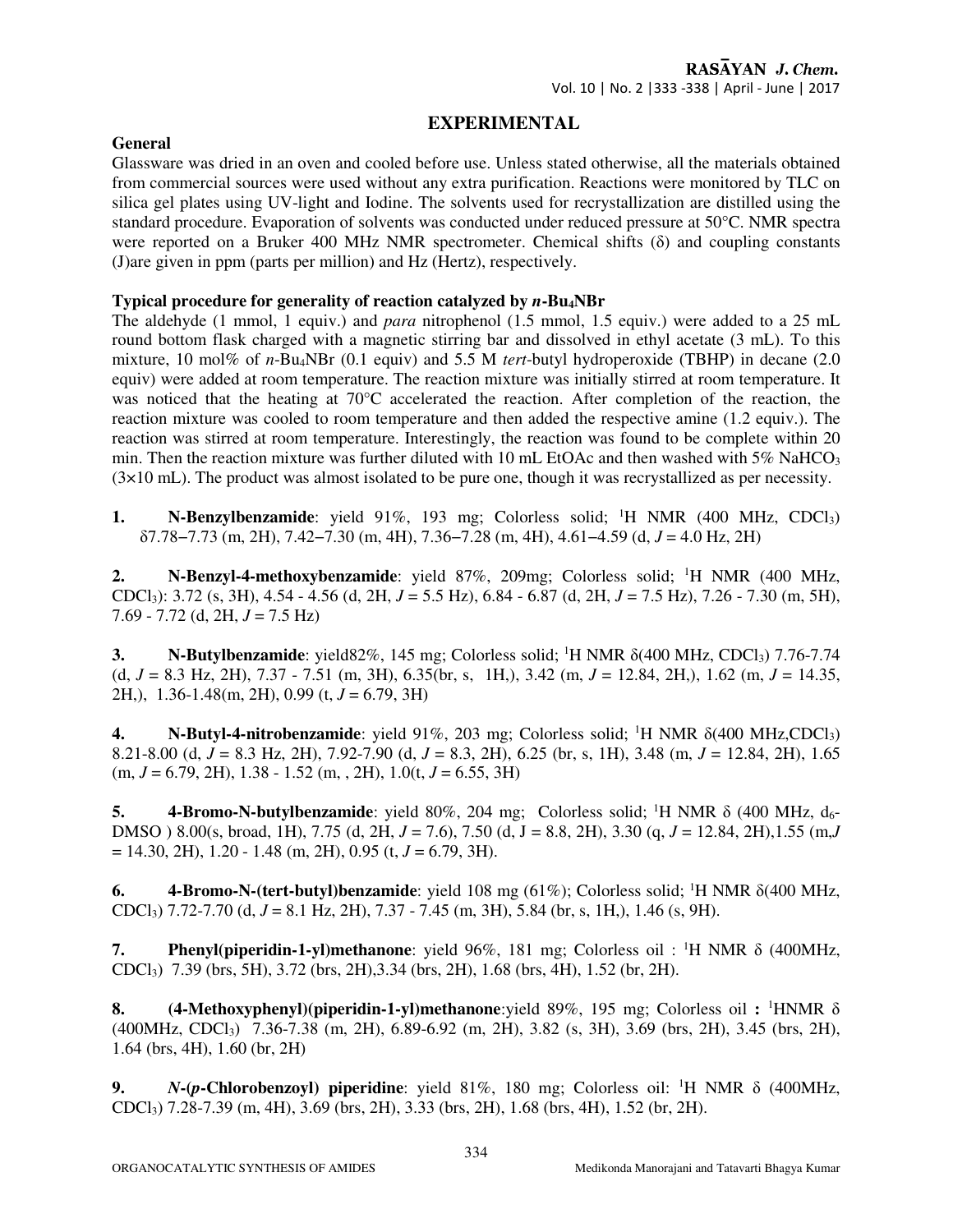**10.** Methyl 2-benzamidoacetate: yield  $64\%$ , 124mg; white solid. <sup>1</sup>H NMR (CDCl<sub>3</sub>, 400 MHz)  $\delta$ 7.80 (m, 2H), 7.47 (m, 1H, *J* = 7.6 Hz), 7.34 (m, 2H, *J* = 7.6 Hz), 6.98 (bs, 1H), 4.18 (q, 2H, *J* = 6.8 Hz), 4.16 (d, 2H,  $J = 5.2$  Hz), 1.25 (t, 3H,  $J = 6.8$  Hz).

**11.** Methyl 2-(4-nitrobenzamido)acetate: yield  $81\%$ ,  $193 \text{ mg}$  (); white solid. <sup>1</sup>H NMR (CDCl<sub>3</sub>, 400) MHz) δ 8.37-8.35 (d, 2H, *J* = 8.4 Hz), 7.96-7.94 (d, 2H, *J* = 8.4 Hz), 6.94 (bs, 1H), 4.28-4.21 (m, 4H), 1.31 (q, 3H,  $J = 7.2$  Hz)

**12.** Methyl 2-benzamido-3-methylbutanoate: yield 59%, 138 mg; white solid. <sup>1</sup>H NMR (CDCl<sub>3</sub>, 400 MHz) δ 7.79 (m, 2H, *J* = 7.2 Hz), 7.48 (m, 1H, *J* = 7.2 Hz), 7.41 (m, 2H, *J* = 7.2 Hz), 6.69 (d, 1H, J = 8.4 Hz), 4.72 (m, 1H, J = 8.8, 8.8 Hz), 3.71 (s, 3H), 2.25 (m, 1H), 0.96 (m, 6H).

## **RESULTS AND DISCUSSION**

As a model reaction we have taken benzaldehyde (1 equiv.) and *para* nitrophenol (1.5 equiv.)in an over dried round bottom flask. With catalytic amounts of simple tetrabutylammonium bromide (nBu<sub>4</sub>NBr) as the precatalyst and a solution of tert-butyl hydrogen peroxide (TBHP) in decane as co-oxidant at room temperature, the reaction was continued to stir at specified temperature. After the disappearance of the spot corresponding to aldehyde in TLC we have added amount of benzyl amine (1.2 equiv.). The following Table-1 is the standardization results from which it is clear that 10 mol% of catalyst and 1.5 equivalent of PNP and 1.2 equivalent of amine.



In order to explore the scope of the present methodology for various molecules with different groups, we have studied with appropriate examples that are tabulated in the following Table-2. The methodology that we have developed is quite general for the condensation of aromatic aldehydes and aliphatic amines. But the attempts to carry out the transformation between aliphatic aldehydes and PNP did not progress under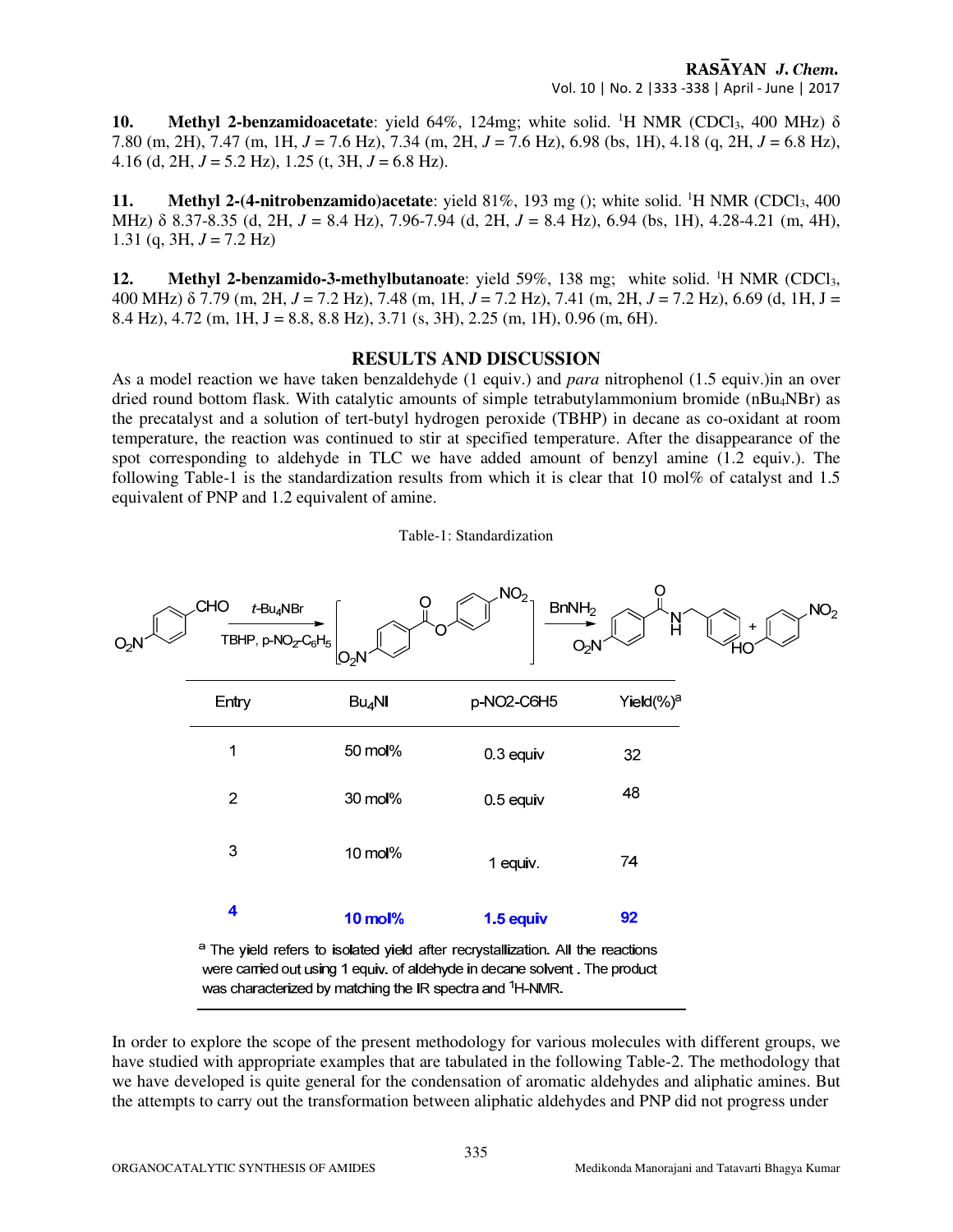RASĀYAN J. Chem. Vol. 10 | No. 2 |333 -338 | April - June | 2017

Table-2: Substrate scope for amides

| $R = ED$<br>and EWG<br>$R^{\bullet}$ | <b>CHO</b><br>$t$ -Bu <sub>4</sub> NBr<br>TBHP, decane<br>70°C, p-NO <sub>2</sub> -C <sub>6</sub> H <sub>5</sub> LR <sup>V</sup> | NO <sub>2</sub><br>$R^2NH_2$        | ပူ<br>.OH<br>NHR <sup>2</sup><br>O <sub>2</sub> N<br>R <sup>'</sup> |
|--------------------------------------|----------------------------------------------------------------------------------------------------------------------------------|-------------------------------------|---------------------------------------------------------------------|
| Entry                                | Aldehyde                                                                                                                         | Amine                               | Yield                                                               |
| $\mathbf 1$                          | CHO                                                                                                                              | $H_2N$                              | 91                                                                  |
| $\mathbf 2$                          | CHO<br>$H_3CO$                                                                                                                   | $H_2N$                              | 87                                                                  |
| $\mathsf 3$                          | CHO                                                                                                                              | $H_2N$                              | 82                                                                  |
| $\overline{\mathbf{4}}$              | <b>CHO</b><br>O <sub>2</sub> N                                                                                                   | $H_2N$                              | 91                                                                  |
| $\sqrt{5}$                           | CHO<br>Br                                                                                                                        | $H_2N$                              | $80\,$                                                              |
| $\,6$                                | <b>CHO</b><br>Br                                                                                                                 | $H_2N$                              | 61                                                                  |
| $\boldsymbol{7}$                     | CHO                                                                                                                              | HŅ                                  | 96                                                                  |
| 8                                    | CHO<br>$H_3CO$                                                                                                                   | <b>HN</b>                           | 89                                                                  |
| 9                                    | <b>CHO</b><br>$Cl \sim$                                                                                                          | <b>HN</b>                           | 81                                                                  |
| $10\,$                               | CHO                                                                                                                              | $H_2N \sim$<br>$CH_3$               | 64                                                                  |
| 11                                   | <b>CHO</b><br>$O_2N^2$                                                                                                           | $H_2N^{\diagup}$<br>CH <sub>3</sub> | 81                                                                  |
| $12$                                 | <b>CHO</b>                                                                                                                       | $H_2N$<br>CH <sub>3</sub>           | 59                                                                  |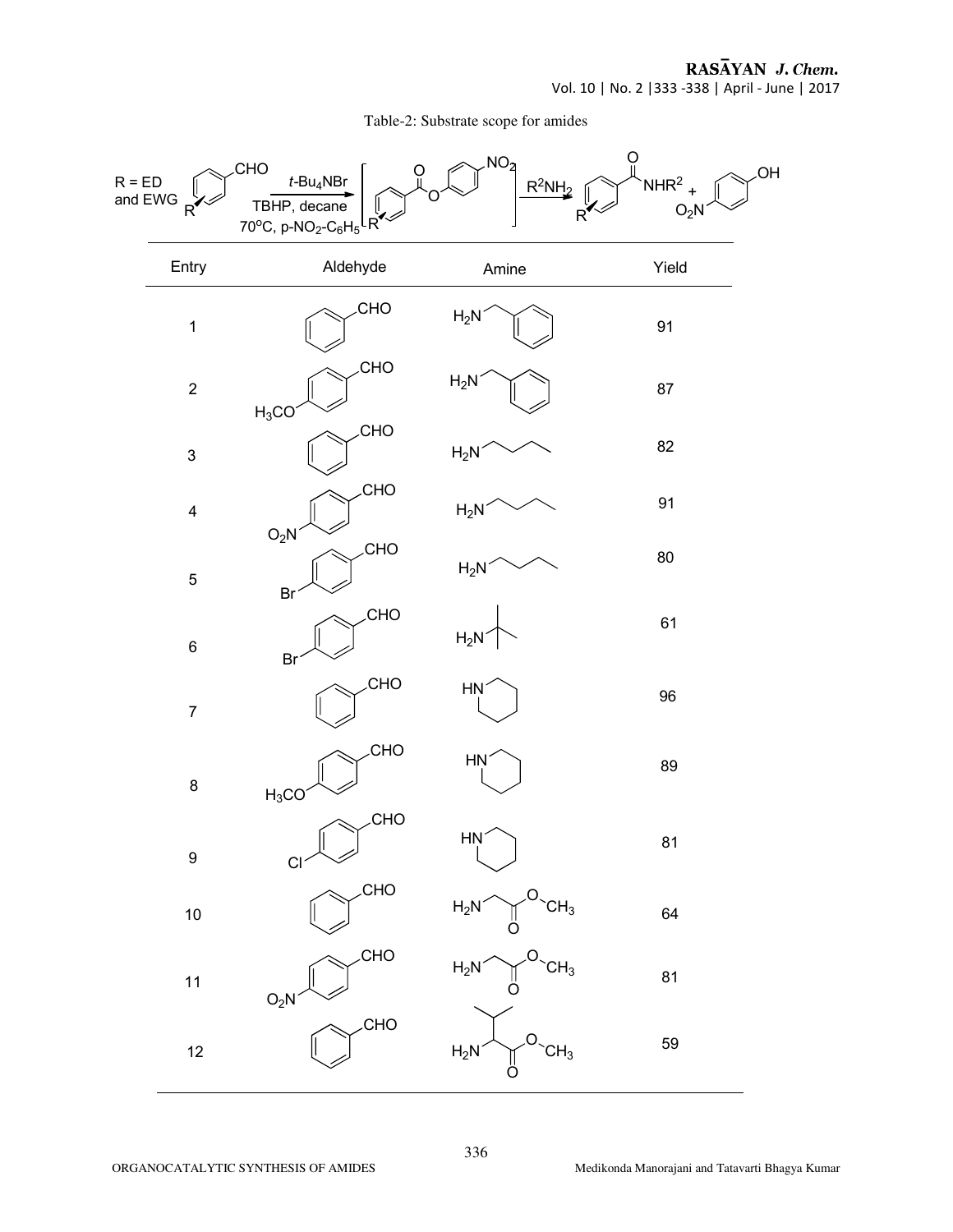#### RASAYAN J. Chem. Vol. 10 | No. 2 |333 -338 | April - June | 2017

the described conditions. However, PNP activated esters of carboxylic acids were very much known in the literature and could be used for the verities of amines to furnish respective amides. Though it was a limitation for the present methodology, it could have been successfully employed for the synthesis of aromatic amides. The aliphatic amines underwent the reaction smoothly. Notably, the present methodology is sensitive for the presence of electron donating and withdrawing effects of the substituents. The presence of electron donating group at para position of the aldehyde benzene ring decreased the yield than the case in which it is absent (entry 1 and 2, Table-2). The same effect was also seen in the entry 3 and 4 and entry 7, and 8, 9 also. On the other hand, the presence of an electron withdrawing group increased the yield of the final product (entry 3, 4 and 10 and 11, Table-2). Therefore, it can be generalized that the presence of electron donating group at  $4<sup>th</sup>$  position would decrease the yield and the presence of an electron withdrawing group promotes the formation of the product in agreement with the theory. The low yield of the entry 12, Table-2, could be attributed for the steric bulkiness of the side chain of the amino acid. Additionally, entry 1, Table-2 has been attempted on 5g scale as well and interestingly, the product isolated was almost the same (90%).Furthermore, the activated ester is characterized for tor entry 1, table 2 using the IR spectra  ${}^{1}H$  NMR and therefore, the formation of activated ester in the present case un debatable . All the products were well reported in the literature and each of the amide made was characterized from IR and<sup>1</sup>H NMR. All the reactions were carried out with respect to 1 mole of the aldehyde. Every time the PNP ester was recovered and recycled which is an important aspect of the green chemistry practice.

## **CONCLUSION**

In conclusion, we have demonstrated a method for the synthesis of amides and esters from the aldehydes through the well-known para nitro phenol ester activation. The yields are quite good and the reactions are faster. The problems that are associated with purification of these molecules with DCC/DMAP could be precluded by this method. Furthermore, the auxiliary that is used to activate, could have been recovered and re employed for several reactions. Even the reaction was carried out on a gram scale and the yield was found to be relatively good as well. The catalyst employed was catalytic (10mol %) and very cheap. The substrate scope is reasonably good and furnished the respective amides and esters in excellent yields. The present methodology limits its application to only the aromatic aldehydes and our attempts to carry out the transformation with aliphatic aldehydes were not fruitful. Importantly, the presence of electron withdrawing group on the aldehyde at an appropriate position, promoted the reaction whereas the presence of electron releasing group on it decreased the yield. Similar to this observation, the presence of electron withdrawing group on the phenolic part also increased the yield while the substituent with other effect decreased the yield.

#### **ACKNOWLEDGMENT**

The authors thank the management P. B. Sidhartha College and K. B. N. College Vijayawada for enabling us to carry out this project. The authors also thank Dr. Nani Babu Palakurthy for helping in preparing the manuscript.

#### **REFERENCES**

- 1. (a.)M. J. Humphrey, R. A. Chamberlin, *Chem. Rev*., **97**,224 (1997); (b.)R. M.Wilson, J. L. Stockdill, X.Wu, X. Li, P. A. Vadola, P. K. Park, P. Wang, S. J. Danishefsky, *Angew. ChemInt. Ed*., **124**, 2888 (2012); (c.) V. R. Pattabiraman, J.W. Bode, *Nature*, **480**, 471 (2012); (d.) M. Bodanzsky, *Principles of Peptide Synthesis* 2nd ed., Springer, New York, 199.
- 2. (a.) L. A. Carpino, *J. Am. Chem. Soc*., **115**, 4397 (1993); (b.) J. C. Sheehan, G. P. Hess, *J. Am. Chem. Soc.***77**, 1067 (1955); (c.) A. El- Faham, F. Albericio, *Chem. Rev*., **111**, 6557 (2011); (d.) C. Najera, *Syn. let.*, **9**, 1388 (2002).
- 3. (a.)I. Abdelmoty, F. Albericio, L.A. Carpino, B. M. Foxman, S.A. Kates, *Lett. Pept. Sci*., **1**, 57 (1994); (b.) A. El-Faham, F. Albericio, *J. Org. Chem*. **73**, 2731 (2008),
- 4. (a.)W. Yoo, C. Li, *J. Am. Chem. Soc*. **128**, 13064 (2006); (b.) K. Ekoue-Kovi, C.Wolf, *Org. Lett*. **9**, 3429 (2007); (c.) C. L. Allen, S. Davulcu, J. M. J. Williams, *Org. Lett*. **12**, 5096 (2010); (d.) C.